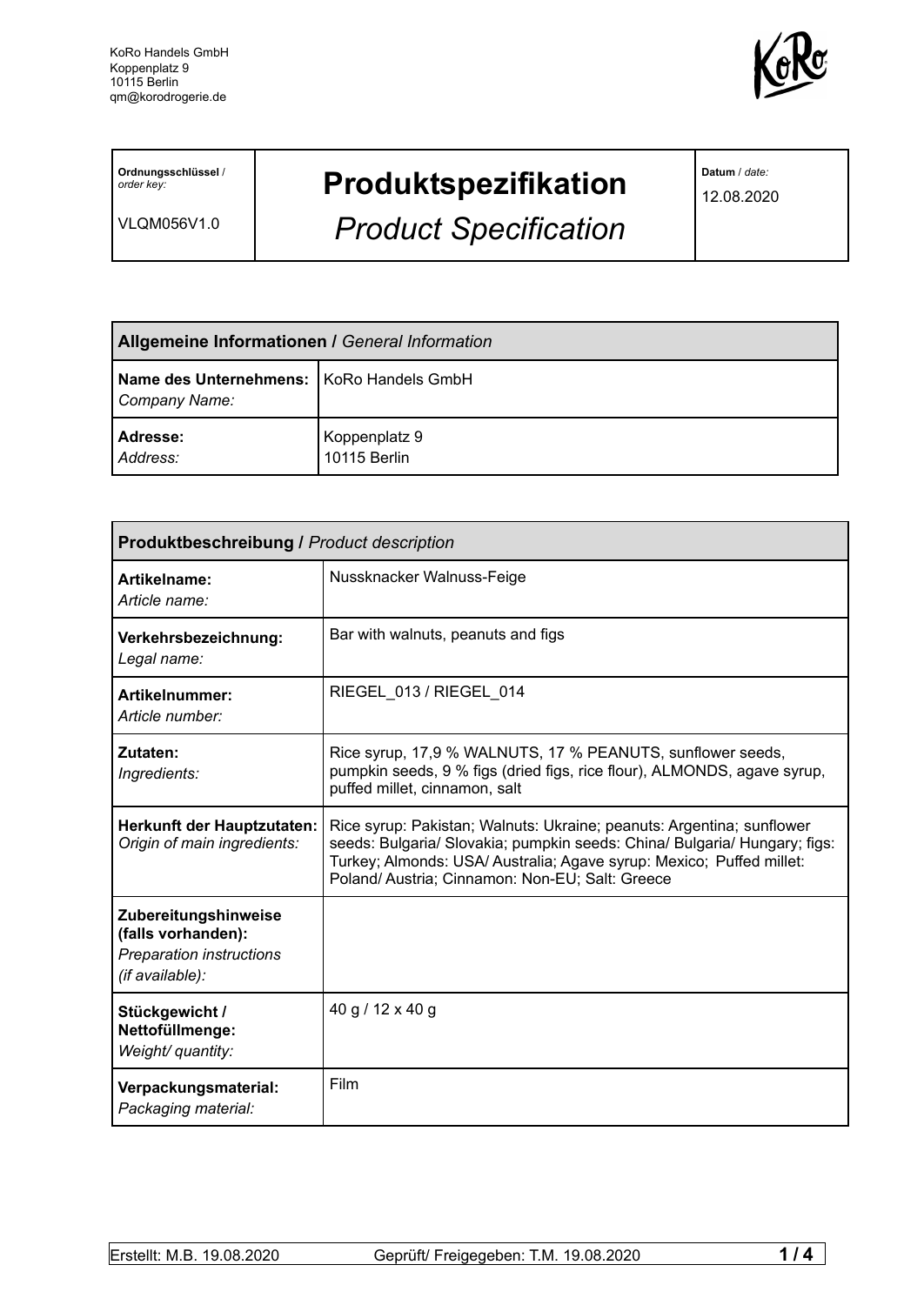

| <b>Produktbeschreibung / Product description</b>               |                                                                                                                                                                                                                                                                                                                                                 |  |  |
|----------------------------------------------------------------|-------------------------------------------------------------------------------------------------------------------------------------------------------------------------------------------------------------------------------------------------------------------------------------------------------------------------------------------------|--|--|
| <b>Besondere</b><br>Eigenschaften:<br>Special characteristics: | $\Box$ bio /organic (Öko-Kontrollstelle / organic control body: _______)<br>$\Box$ fairtrade / fairtrade<br>x vegan / vegan<br>x vegetarisch / vegetarian<br>x glutenfrei / glutenfree (< 20 ppm)<br>x laktosefrei / lactose-free (<0,01 g Lactose / 100 g)<br>$\Box$ koscher / kosher<br>$\Box$ halal / halal<br>$\square$ andere / $others$ : |  |  |

| <b>Sensorische Beschreibung / Sensorical description</b> |                                                                          |  |
|----------------------------------------------------------|--------------------------------------------------------------------------|--|
| Aussehen / Farbe:<br>Appearance / Colour:                | Bar shape, oblong, light brown nuts, green pumpkin seeds, slightly shiny |  |
| Geschmack:<br>Flavour:                                   | Sweet, fruity, nutty                                                     |  |
| Geruch:<br>Odour:                                        | Typical for the nut and fruit species                                    |  |
| Konsistenz:<br>Texture:                                  | Bite-resistant, slightly elastic                                         |  |

| Nährwertangaben pro 100 g / Nutritional information per 100 g  |            |           |  |
|----------------------------------------------------------------|------------|-----------|--|
| Energie: I Energy value:                                       | 2204 / 529 | kJ / kcal |  |
| Fett: I Fat:                                                   | 33,1       | g         |  |
| Davon gesättigte Fettsäuren: I of which saturated fatty acids: | 4,0        | g         |  |
| Kohlenhydrate: I Carbohydrates:                                | 41,2       | g         |  |
| Davon Zucker: I Of which sugar:                                | 18,1       | g         |  |
| <b>Ballaststoffe:</b> / Fibre:                                 | 5,9        | g         |  |
| Eiweiß: / Protein:                                             | 13,7       | g         |  |
| Salz: / Salt:                                                  | 0,21       | g         |  |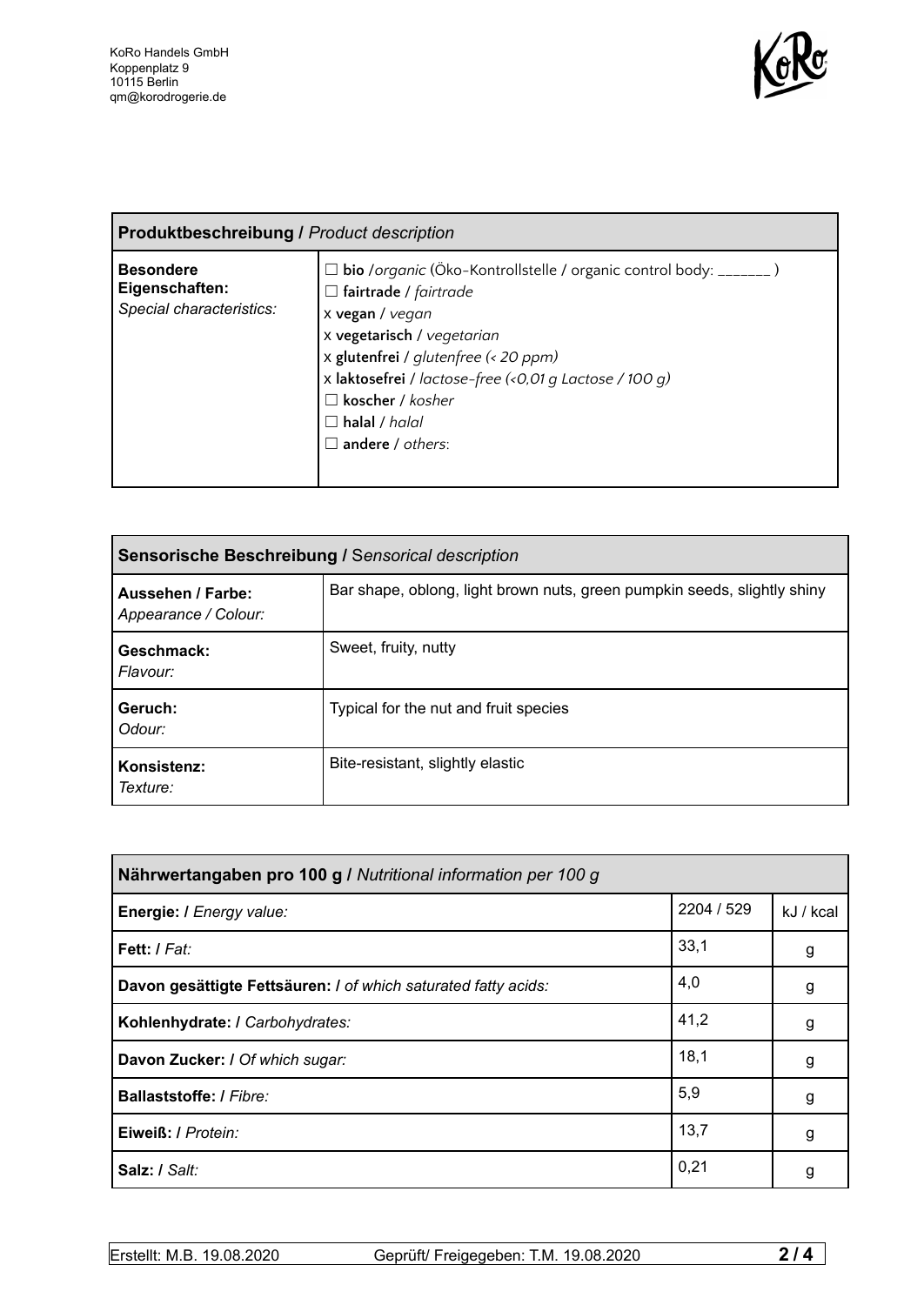

| sonstige Angaben: / other values: | $\sqrt{2}$ NRV' |
|-----------------------------------|-----------------|
|                                   |                 |

*\*Nutritional Reference Value according to regulation (EU) Nr. 1169/2011/*

| Lagerung und Haltbarkeit / Storage and Shelf Life             |                                                     |  |
|---------------------------------------------------------------|-----------------------------------------------------|--|
| Optimale<br>Lagerungsbedingungen:<br>Storage recommendations: | Store at a dry and cool place, protected from light |  |
| Mindesthaltbarkeit:<br>Expected shelf life:                   | 12 months                                           |  |

| Allergenkennzeichnung gemäß LMIV 1169 / 2011 / Allergen Declaration according to EU<br><b>Regulation 1169 / 2011</b>                                                                                                                                                           |                   |                   |   |
|--------------------------------------------------------------------------------------------------------------------------------------------------------------------------------------------------------------------------------------------------------------------------------|-------------------|-------------------|---|
| Legende: Key<br>Allergen ist in der Rezeptur enthalten / Allergen contained in recipe<br>a.<br>Risiko der Kreuzkontamination ist möglich / Possible risk of cross contamination<br>b.<br>Allergen ist in der Rezeptur nicht enthalten / Allergen not contained in recipe<br>c. |                   |                   |   |
|                                                                                                                                                                                                                                                                                | a                 | b                 | C |
| Glutenhaltiges Getreide / gluten-containing cereals                                                                                                                                                                                                                            | $\vert \ \ \vert$ | $\perp$           | X |
| Krustentiere / Crustaceans:                                                                                                                                                                                                                                                    | $\Box$            |                   | X |
| Ei / Egg                                                                                                                                                                                                                                                                       | П                 | П                 | X |
| Fisch / Fish                                                                                                                                                                                                                                                                   | П                 | П                 | X |
| Soja / Soy                                                                                                                                                                                                                                                                     | $\Box$            | X                 | П |
| Milch (Laktose) / Milk (lactose)                                                                                                                                                                                                                                               | П                 | $\perp$           | П |
| Erdnüsse / Peanuts                                                                                                                                                                                                                                                             | X                 | П                 | П |
| Andere Schalenfrüchte* / Other edible nuts*                                                                                                                                                                                                                                    | X                 | $\perp$           | П |
| Sellerie / Celery                                                                                                                                                                                                                                                              | П                 | П                 | X |
| <b>Senf / Mustard</b>                                                                                                                                                                                                                                                          | П                 | П                 | X |
| Sesam / Sesame                                                                                                                                                                                                                                                                 | П                 | X                 | □ |
| Schwefeldioxid und Sulphite / Sulphur dioxide                                                                                                                                                                                                                                  | П                 | П                 | X |
| Lupinen / Lupin                                                                                                                                                                                                                                                                | $\vert \ \ \vert$ | $\vert \ \ \vert$ | X |
| <b>Weichtiere / Molluscs</b>                                                                                                                                                                                                                                                   | $\vert \ \ \vert$ |                   | X |